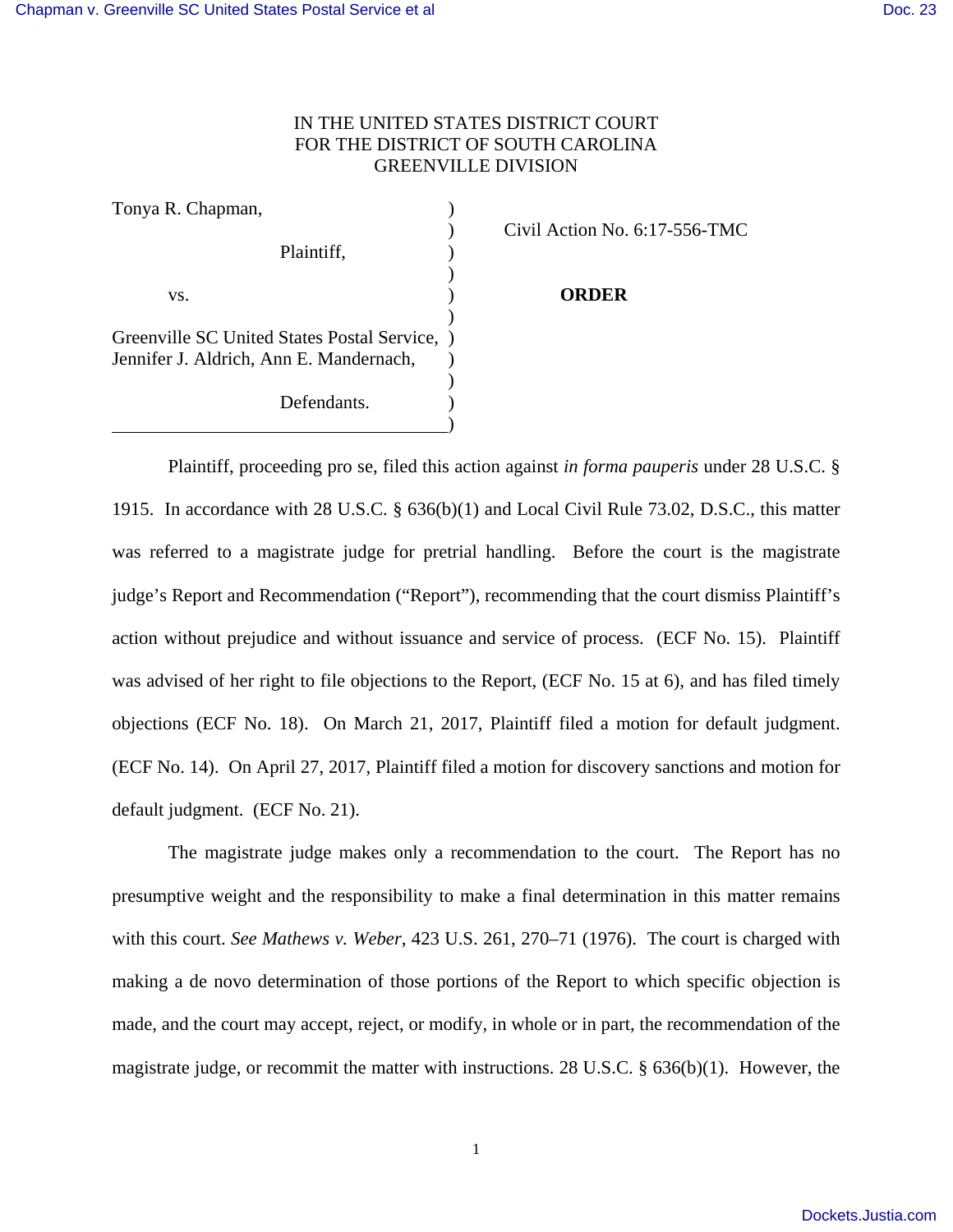court need not conduct a de novo review when a party makes only "general and conclusory objections that do not direct the court to a specific error in the magistrate's proposed findings and recommendations." *Orpiano v. Johnson*, 687 F.2d 44, 47 (4th Cir. 1982). In the absence of a timely filed, specific objection, the magistrate judge's conclusions are reviewed only for clear error. *See Diamond v. Colonial Life & Accident Ins. Co.*, 416 F.3d 310, 315 (4th Cir. 2005).

In his Report, the magistrate judge recommends summary dismissal of Plaintiff's claim against the United States Postal Service ("USPS"). (ECF No. 15 at 2–3). Under the principle of sovereign immunity, individuals may not sue the United States or its agencies, including the USPS, without their consent. *Global Mail Ltd. V. U.S. Postal Serv.*, 142 F.3d 208, 210 (4th Cir. 1998). While the Federal Tort Claims Act ("FTCA") waives sovereign immunity for certain tort claims arising out of the activities of the USPS, sovereign immunity is not waived for claims based on the "failings in the postal obligation to deliver mail in a timely manner to the right address . . . ." *Dolan v. Postal Serv.*, 546 U.S. 481, 487 (2006); *see* 28 U.S.C. § 2680(b) (explicitly excluding from the FCTA's waiver of immunity claims "arising out of the loss, miscarriage, or negligent transmission of letter or postal matter."). Because the present action clearly concerns the USPS's failure to properly deliver Plaintiff's mail, Plaintiff's claims against the USPS are barred by 28 U.S.C. 2680(b) and the magistrate judge recommends summary dismissal. In addition, as the Magistrate Judge also notes, because the United States is the only proper defendant in a suit brought under the FTCA, *Miller v. United States*, 710 F.2d 656, 657, n.1 (10th Cir. 1983), the United States Postal Service is not a proper party to this action.

The magistrate judge also recommends summary dismissal of the action against defendants Jennifer Aldrich ("Aldrich") and Ann Mandernach ("Mandernach") because Plaintiff has failed to allege a violation of federal law or a viable state law claim with respect to these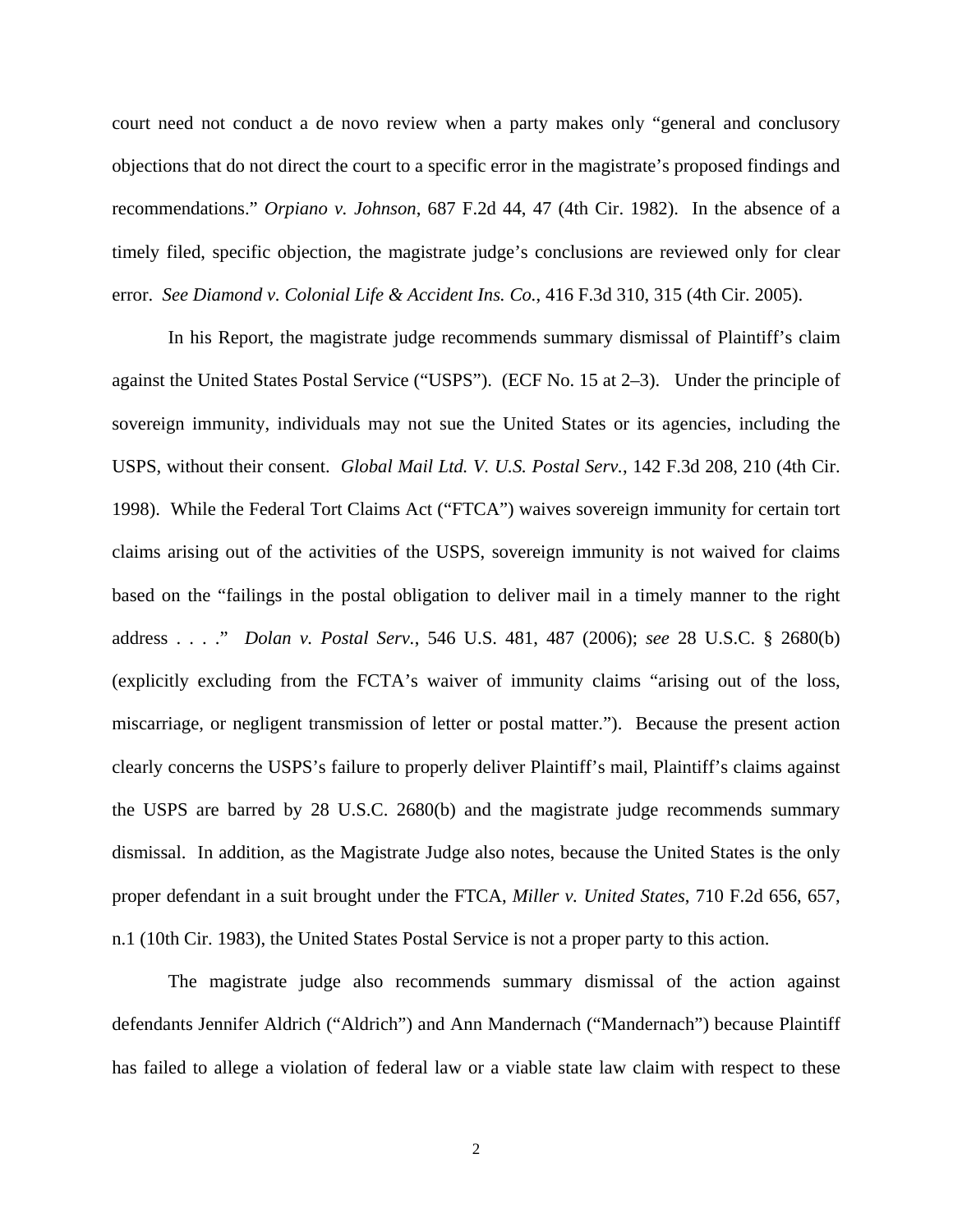defendants, thus failing to state a claim on which relief may be granted. 28 U.S.C. §  $1915(e)(2)(B)$ . Further, in response to Plaintiff's claims that Aldrich and Mandernach have violated discovery rules, the magistrate judge noted that at the time that this action was filed, Plaintiff had no other pending cases in this court and made no allegations that this is the proper court in which to move for sanctions in actions pending in other courts.

In her objections, Plaintiff requests that Defendants be served by U.S. Marshals and that her action be allowed to continue "[f]or the following claims of negligence, breach of contract and fraud." (ECF No. 18 at 1). Plaintiff then reiterates her claim and quotes cases defining "contract." However, Plaintiff fails to specifically object to any dispositive portion of the magistrate judge's Report. Plaintiff does not address the exclusions from the FTCA's waiver of immunity with respect to defendant USPS. Nor does Plaintiff object to the magistrate judge's finding that, even construing Plaintiff's complaint liberally, Plaintiff fails to present any claim or violation directly attributable to Aldrich or Mandernach. Therefore, Plaintiff's objections are overruled and the court adopts the Report. The summary dismissal of Plaintiff's claim moots Plaintiff's pending motions for sanctions and default judgment (ECF Nos. 14 and 21).<sup>1</sup>

After a thorough review of the Report and the record in this case, the court adopts the magistrate judge's Report (ECF No. 15) and incorporates it herein. Accordingly, Plaintiff's action is **DISMISSED** *without prejudice* and without issuance and service of process. Further,

 $\overline{a}$ 

<sup>&</sup>lt;sup>1</sup> In any event, in her first motion for default judgment, Plaintiff claims that Defendants continue to ignore her previously filed claim against the USPS. (ECF No. 14 at 1). However, the court summarily dismissed Plaintiff's previous claim against the USPS on February 2, 2017. *Chapman v. Greenville SC U.S. Postal Service*, C.A. 6:16- 3712-TMC (D.S.C. Feb. 2, 2017). "When a party against whom a judgment for affirmative relief is sought has failed to plead or otherwise defend as provided by these rules and that fact is made to appear by affidavit or otherwise, the clerk shall enter the party's default." Fed. R. Civ. P. 55(a). However, as service was never authorized in the present or previous case (C.A. No. 17-556, ECF No. 15; C.A. No. 16-3712, ECF No. 9) none of the defendants failed to plead pursuant to the aforementioned rule. *See* Fed. R. Civ. P. 12; Fed. R. Civ. P. 55. Furthermore, in Plaintiff's motion for sanctions and default judgment (ECF No. 21), she asserts that Defendants violated a discovery order however identifies no such order from the court which Defendants failed to obey.